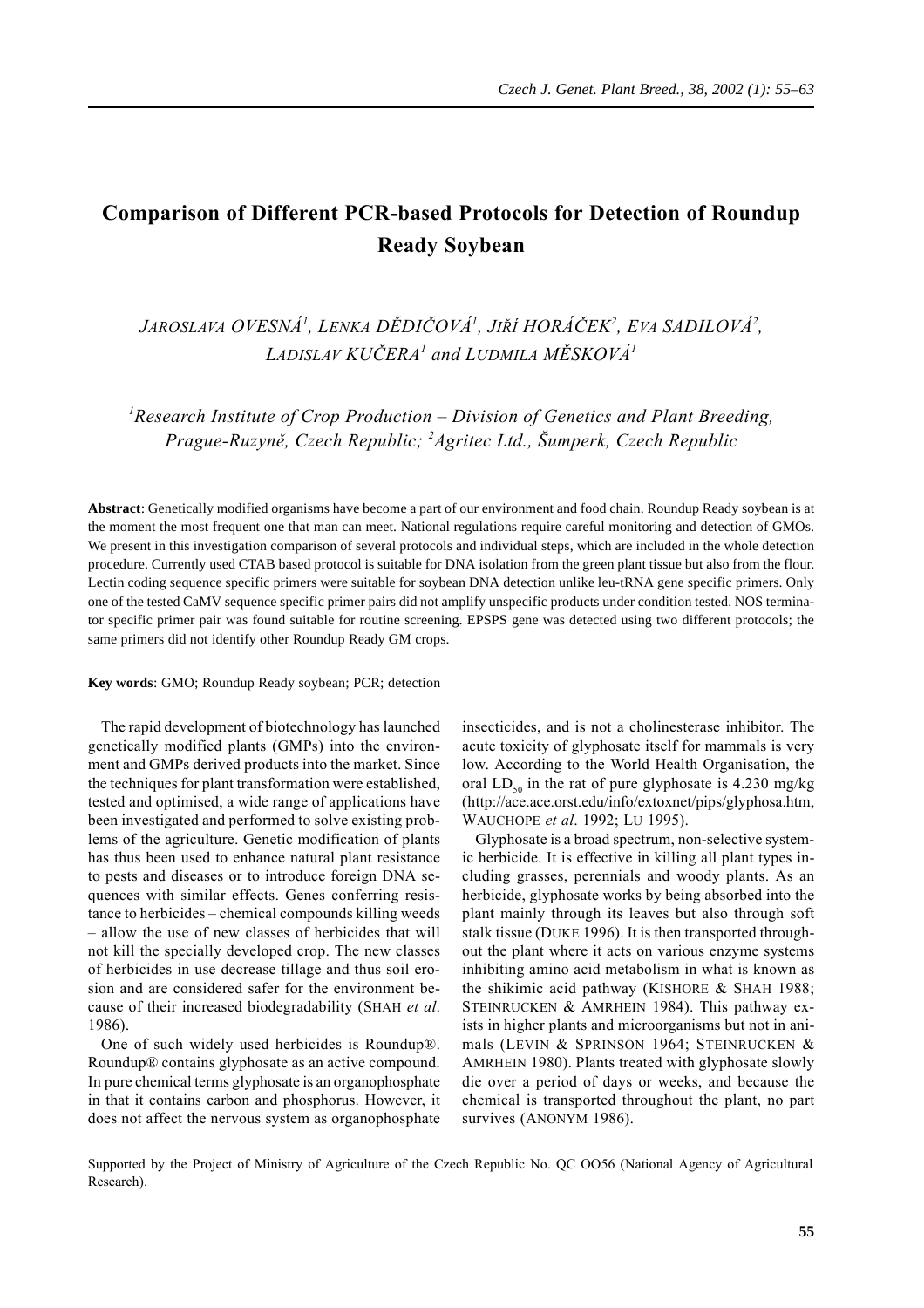Roundup is a total herbicide and scientists and breeders have been unsuccessful in producing glyphosate-tolerant plants using classical techniques like selection, mutagenesis or crossing. Recombinant DNA techniques have been used to confer glyphosate tolerance to a variety of crop plant species. They are known as Roundup Ready cultivars (MONSANTO 1997) and they are known as genetically modified plants (GMPs).

In Europe EC directives and national laws drive the GMPs handling. Precautionary principle was accepted in EC. Labelling and traceability of GMPs and transgenes containing food products is required (EU directives). Similar laws were accepted in the Czech Republic – Law 153/2000 regulates the release of GMPs into the environment and 306/2000 Sb. regulates the use of GMPs in the food chain. Careful monitoring of GMPs and derived products is also required to protect consumers and environment. Therefore robust, reliable and sensitive techniques are required for these purposes. First comprehensive EU guidelines for the detection of proteins and nucleic acids in genetically modified organisms (GMO), used for human and animal feeding was published in 1999 (BERTHEAU 1999).

There are two main approaches considered for GMPs and derived products detection: (1) specific protein detection using e.g. ELISA (enzyme linked immunosorbent assay), suitable for analysis of raw material and (2) specific DNA sequence detection (GACHET *et al*. 1998; DUIJN *et al*. 1999; LIPP *et al*. 2001). The polymerase chain reaction (PCR) is a highly specific and sensitive method for detection of small amount of nucleic acid (MULLIS & FALOORA 1987; MEYER *et al*. 1996). Generally, two approaches are used. Transgens introduced into plants consist of regulation sequences recognised by plants and specific gene(s). Usually, GMPs, which are in use nowadays, contain 35S CaMV (small subunits of cauliflower mosaic virus) promoter, which is a strong constitutive one and NOS (Nopalin synthase) terminator from *Agrobacterium* plasmid. These sequences are used for routine screening (LIPP *et al*. 1999a, b). Complementary, it is also possible to detect coding sequence of the transgene itself. This approach is often used in case of Roundup Ready soybean (PAS-QUALONE 2000).

In this study we present the performance testing results of several protocols using different matrices including reference standardised sample material for detection of Roundup Ready transgene in soybean. Commercial detection kit is also included.

## **MATERIALS AND METHODS**

*List of analysed materials*: CRM IRMM standards (Certified Reference Materials – Institute for Reference Materials and Measurements, Geel, Belgium) (Fluka 310R-soybean powder standard set), Roundup Ready soybean (obtained as a commercial lot), leaves of Roundup Ready wheat and Bt corn (kindly provided by Monsanto), transgenic potatoes (developed in RICP Prague), non modified soybean cultivar (Monsanto), non modified cultivars of barley, corn, potato, rapeseed, sugar beet and wheat. Seeds were cultivated in the pots and plants were harvested after 2 weeks and stored at –80°C upon further processed. Also soybean flour was used being prepared from soybean kernels using a mill and a 100 µm sieve.

*DNA isolation*: DNA was isolated from soybean leaves, soybean seedlings, grounded soybean powder standard set, soybean flour and leaves of other above mentioned species. Three basic protocols were tested: (1) The procedure following the methods described in the German Official Collection of Test Procedures using commercial kit Hanse Analytik (CTAB – cetyl-trimetyl-amonium-bromide method), (2) protocol according to SAGHAI-MAROOF *et al*. 1984 (CTAB method) briefly: 1–2 g of plant material was carefully grounded into the fine powder, incubated in CTAB buffer at 65°C, proteins were degraded by proteinase K and cell debris was removed by centrifugation after chloroform extraction, DNA was precipitated from aqueous phase by isopropanol, ribonucleic acids were degraded by RNase, (3) mini-preparation from 100 mg of tissue was performed using DNeasy Plant Mini Kit (Quiagen, Plant Mini Kit Handbook, product No. 69104), procedure is based on separation of DNA using silicagel membrane, (4) additionally DNA was purified using WIZARD DNA cleanup system (Promega, Cat. No. A7280).

*Specific detection of soybean internal gene*: Three primer combinations were tested to identify the presence of soybean DNA – (1) specific leu-t-RNA gene and (2) soybean lectin gene.

(1) leu-t-RNA (leyucyl t-RNA) primers (provided kindly by ISCI Fiorenzuola d'Arda, Italy)

5´-ATT gCA gCA TTC TTC ggA ggA-3´

5´-ACT ACT ggT TTg TTg Aag Aag C-3´

were used under following conditions: Reaction mixture (total volume 25  $\mu$ l) consisted of 1× buffer supplied with Taq polymerase,  $2.5 \text{ mM MgCl}_2$ ,  $0.2 \text{ mM each}$ of dNTP, 0.5 µM of each primer, 50 ng of template DNA and 1.25 U Ampli Taq Gold DNA polymerase (Applied Biosystems). Ampli Taq Gold was used in all experiments described in this work. Amplification was performed in a PE thermal cycler 9600 using following cycling: 12 min 92°C initial denaturation, followed by 40 cycles of 30 s at  $95^{\circ}$ C, annealing 30 s at  $60^{\circ}$ C, 30 s extension at 72°C and final extension 10 min at 72°C.

(2) Protocol suggested by PIETSCH *et al*. (1997) was used to amplify a part of lectin gene. Primer sequences were designed as followed:

5-GAC gCT ATT gTg ACC TCC TC-3 5-TgT Cag ggg CAT AGA Agg Tg-3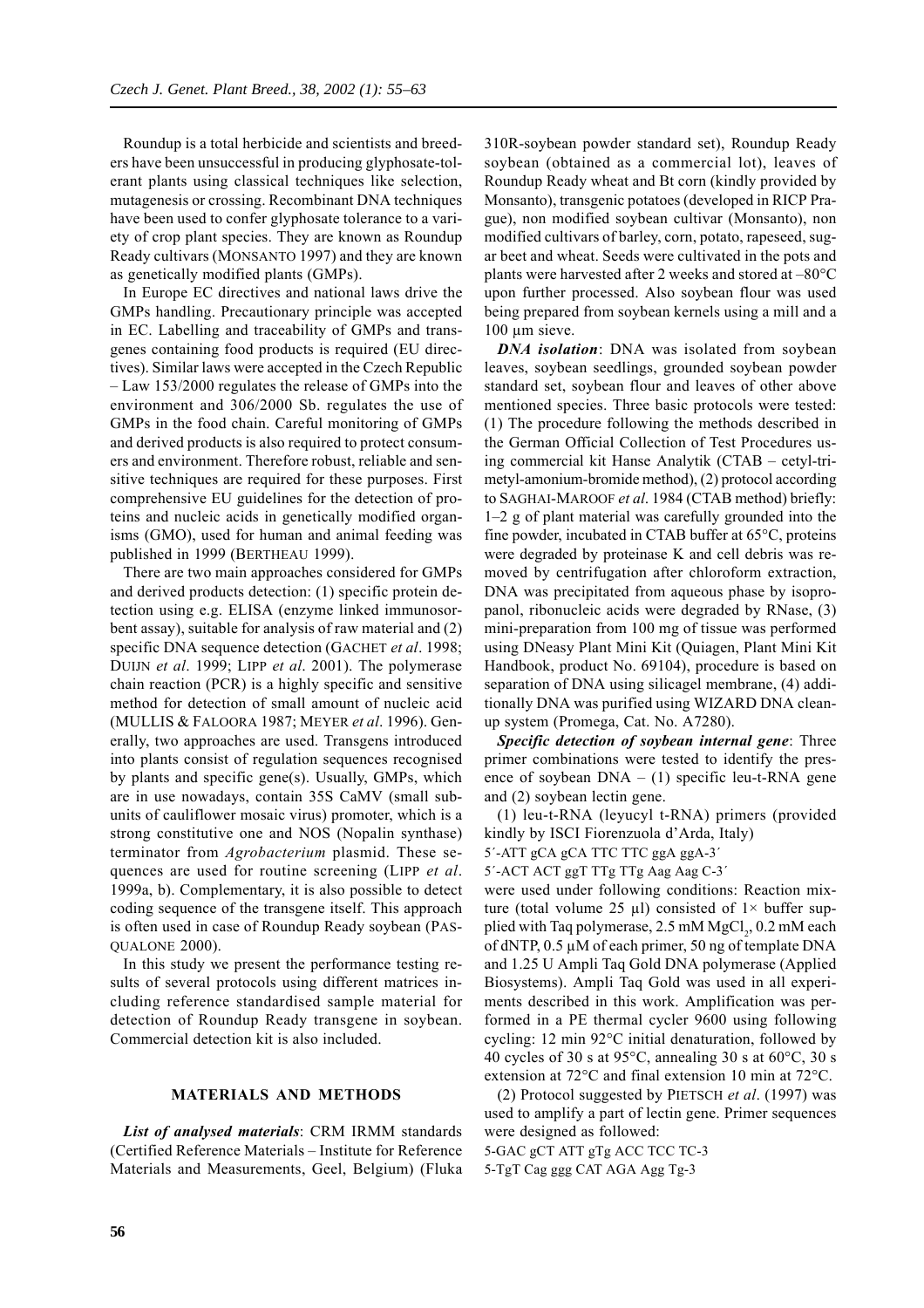Reaction mixture (total volume 25  $\mu$ l) consisted of 1× buffer supplied with Taq polymerase,  $2.5 \text{ mM } MgCl<sub>2</sub>$ , 0.2 mM each of dNTP, 0.5 µM of each primer, 1.25 U Ampli Taq Gold DNA polymerase (Applied Biosystem) and 50 ng of template DNA. Amplification was performed in a PE thermal cycler 9600 using following cycling: 12 min 92°C initial denaturation, followed by 40 cycles of 30 s at  $92^{\circ}$ C, annealing 30 s at  $60^{\circ}$ C, 30 s extension at 72°C and final extension 10 min at 72°C.

*Detection of CaMV promoter sequence*: CaMV promoter sequence was amplified using two approaches.

(1) Primers (VOLLENHOFER *et al*. 1999) were designed as follows:

5´-CCg ACA gTg gTC CCA Aag Atg gAC-3´

5´-ATA Tag Agg Aag ggT CTT gCg AAg g-3´

Reaction mixture (total volume 25  $\mu$ l) consisted of 1× buffer supplied with Taq polymerase,  $2.5 \text{ mM } MgCl<sub>2</sub>$ , 0.2 mM each of dNTP, 0.5 µM of each primer, 1.25 U Ampli Taq Gold DNA polymerase (Applied Biosystems) and 50 ng of template DNA. Amplification was performed in a PE thermal cycler 9600 using: 12 min 92°C initial denaturation, followed by 40 cycles of 1 min 95°C, annealing 30 s at 66°C, 30 s extension at 72°C and final extension 10 min at 72°C.

(2) Primers suggested by LIPP *et al*. (1999b):

5´-gCT CCT ACA AAT gCC ATC A-3´

5´ -gAT AgT ggg ATT gTg CgT CA-3´

Reaction mixture (total volume 25  $\mu$ l) consisted of 1× buffer supplied with Taq polymerase,  $2.5 \text{ mM } MgCl<sub>2</sub>$ , 0.2 mM each of dNTP, 0.5 µM of each primer, 1.25 U Ampli Taq Gold DNA polymerase (Applied Biosystem) and 50 ng of template DNA. For amplification was used a PE thermal cycler 9600 12 min 92°C initial denaturation, followed by 40 cycles of 1 min 95°C, annealing 30 s at 66°C, 30 s extension at 72°C and final extension 10 min at 72°C.

*Detection of Roundup Ready soybean*: Two protocols were tested:

(1) Primer sequences proposed by VOLLENHOFER *et al*. (1999) were used

5´-TCA TTT CAT TTg gAg Agg ACA Cg-3´

5´-ggA ATT ggg ATT Aag ggT TTg TAT C-3´

Reaction mixture (total volume 25  $\mu$ l) consisted of 1× buffer supplied with Taq polymerase,  $2.5 \text{ mM } MgCl<sub>2</sub>$ , 0.2 mM each of dNTP, 0.5 µM of each primer, 1.25 U Ampli Taq Gold DNA polymerase (Applied Biosystems) and 50 ng of template DNA. Amplification was performed in a PE thermal cycler 9600 using following cycling: 12 min. 92°C initial denaturation, followed by 40 cycles of 1 min T 95°C, annealing 30 s at 62°C, 30 s extension at 72°C and final extension 10 min at 72°C.

(2) Detection of the Roundup Ready soybean DNA using the commercial kit Gene Check (Hanse Analytik). The detection procedure follows the methods described in the German Official Collection of Test Procedures. One control reaction and one specific reaction are carried out. In the control reaction a part of the lectin gene typical for native and genetically modified soybean is amplified and helps verify accordance with the test parameters. The specific reaction is based on amplification at the point of transition of the 35-S-promoter and the transit peptide-sequence (originated from *Petunia*).

*Detection of NOS terminator*: NOS terminator was detected using protocol of VOLLENHOFER *et al*. (1999). Primer sequences were as followed:

5´-gAA TCC TgT TgC Cgg TCT TgC gAT g-3´

5´-TCg CgT ATT AAA TgT ATA ATT gCg ggA CTC-3´

Reaction mixture (total volume 25  $\mu$ l) consisted of 1× buffer supplied with Taq polymerase,  $2.5 \text{ mM } MgCl<sub>2</sub>$ , 0.2 mM each of dNTP, 0.5 µM of each primer, 1.25 U Ampli Taq Gold DNA polymerase (Applied Biosystems) and 50 ng of template DNA. PE thermal cycler 9600 was used for the amplification. Amplification profile consisted of 12 min. 92°C initial denaturation, followed by 40 cycles of 1 min T 95°C, annealing 30 s at 68°C, 30 s extension at 72°C and final extension 10 min at 72°C.

*Detection of CaMV virus*: CaMV virus can be detected according to WOLF *et al*. (2000). Two primer pairs were used:

(1) 5´-gCg TAY ACA ACA AgT Cag CAA ACA-3´

5´-TCC Tgg AgA TTA TTA CTC ggg TAg A-3´

(2) 5´-CCA gAA gAA CAT Tgg gTC AAT gC-3´

5´-ATA gCT gAC AgA AgT TgT TgC Cg-3´´

Reaction conditions were used as described by authors except for Ampli Taq Gold and PE thermocycler.

### **RESULTS AND DISCUSSION**

Reliable protocols are required for routine detection of GMOs and their parts in the environment and food chains. Whereas protein analysis allow detection of GMOs only in non-processed material, pieces of DNA can be extracted from any matrices. After, GMO specific DNA can be detected. PCR based approach is considered very suitable for detection of a specific DNA sequence (GADANI *et al*. 2000). Protocols consist of several steps – DNA isolation, DNA quality verification, targeted sequences amplification and products analysis. Up to now, EC have not issued validated protocols for GMO detection up to now. We compared results obtained by Hanse Analytik detection kit and protocols currently recommended in literature, which are cheaper to perform.

DNA quality and quantity are important for successful DNA analysis. Generally, Taq polymerase does not require high quality DNA. Sometimes even direct templates like a piece of leaf tissue could be used (PECCHIO-NI *et al*. 1996; MARTYNKOVÁ *et al*. 1997). However, some compounds could be efficient inhibitors of this enzyme (INIS *et al*. 1995). Therefore first we compared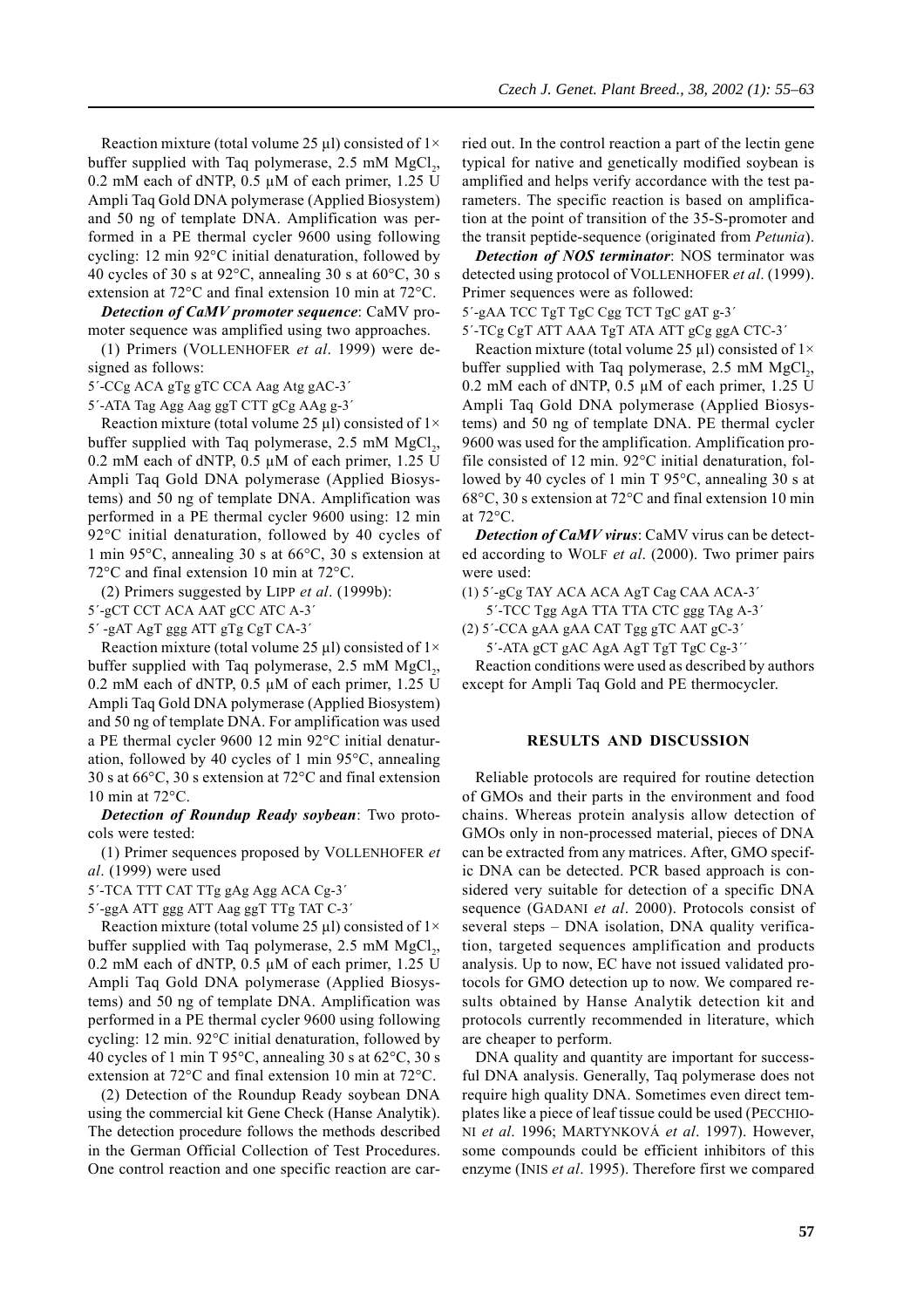several methods of DNA isolation and purification. Three basic protocols were used to prepare DNA from different matrices (leaf tissue, young seedlings and soybean flour). Fresh leaf and seedling tissues are usually easy matrices for DNA isolation, soybean flour can be rich in some types of polysaccharides. (1) Hanse Analytik kit yielded a low amount of DNA in comparison with SAGHAI-MAROOF *et al*. (1984) protocol, especially in the case of flour. More over RNA is not removed during the Hanse Analytik procedure, so that subsequently higher primer concentrations may be required later for amplification. Subsequent purification of DNA using Wizard (Promega) did not substantially improved the DNA quality (Table 1 and Fig. 1). RNaseA is used

Table 1. Comparison of DNAs quality after their isolations by Hanse Analytik kit and after their subsequent purifications by Wizard kit. First number in the column – Hanse Analytik kit, second number indicates the quality after purification by Wizard protocol. Ratios of absorbance (A) at different wavelength (in nm) indicate presence of impurities

| Matrices  | $A_{260/280}$      | ${\rm A}_{_{260/230}}$  |
|-----------|--------------------|-------------------------|
| Leaves    | 1.74 > 1.69        | $2.41 \rightarrow 2.75$ |
| Seedlings | $1.94 \times 1.98$ | 2.22 > 2.26             |
| Flour     | 0.94 > 1.2         | 0.97 > 1.23             |



Fig. 1. DNA isolated from soybean leaves (b, c), young seedling (d, e) and flour (f, g) using Hanse Analytik kit. DNA ladder l/HindIII (MBI Fermentas) lane (a) was used beside spectrophotometrical evaluation to estimate DNA concentration

to remove RNAs from the nucleic acid extract according to SAGHAI-MAROOF protocol (2). Usually, more then 500 µg of DNA could be isolated from 2 g of leaf tissue or seedlings (Table 2). The protocol is suitable for isolation of DNA from fresh or frozen leaf tissue and young seedling. The DNA quality was satisfactory as verified by agarose electrophoresis and spectrophotometry ( $A_{260/280} \le 1.6$ ). When DNA from flour was isolated, chloroform extraction had to be repeated twice to remove proteins and to reach similar DNA quality as in the case of leaf tissue and seedlings. As a consequence of repeated chloroform extraction step the DNA yield was slightly lower. Even though the both Hanse Analytik and SAGHAI-MAROOF *et al*. (1984) protocols are

Table 2. Quantity and quality of soybean DNAs isolated using Commercial kit Hanse Analytik (HA) and Saghai Maroof protocol (SM) from 2 g of different matrices

| Matrices    | Average yield<br>of DNA | 260/280 |  |
|-------------|-------------------------|---------|--|
| $Leaf-HA$   | $500$ ng                | 1.74    |  |
| $Leaf-SM$   | $400 \text{ mg}$        | 1.5     |  |
| Seedling/HA | $200$ mg                | 1.94    |  |
| Seedling/SM | $500$ mg                | 1.6     |  |
| Flour/HA    | 50 <sub>ng</sub>        | 0.94    |  |
| Flour/SM    | $100 \text{ mg}$        | 1.4     |  |

based on the same principle – a selective precipitation of nucleic acid in the CTAB and NaCl solution, the yield was substantially different. Hanse Analytik kit is suited for isolation of DNAs from different matrixes and is not probably suited to get maximum yield. DNeasy (3) isolation kit (Quiagen) is intended for isolation of DNA from small amount of tissue (approximatelly100 mg). The total DNA yield – 1500 ng was stable in the case of all the three matrices. The purity of isolated samples was also comparable  $(A_{260}/A_{280} = 1.8-1.9)$ . From the point of view of DNA quality, which can be detected spectrophotometrically and after electrophoretic separation, all the three methods are comparable. Hanse Analytik protocol, however, does provide substantially lower amount of DNA.

The other, most important check of DNA quality the amplification of internal gene is. To do this check, a short string up to 200 pb of the targeted gene is usually amplified. The size is chosen because highly degraded DNA can be isolated from processed products and the protocol should be applicable for analysis of DNA isolated from different matrices. We tested the primer pairs (1) provided by Hanse Analytik (Fig. 2), (2) specific for the lectin gene PIETSCH *et al*. (1997) (Fig. 3) and (3) leu-tRNA gene (V. Terzi, ISCI Fiorenzuola D'Arda (Italy) – personal comm.).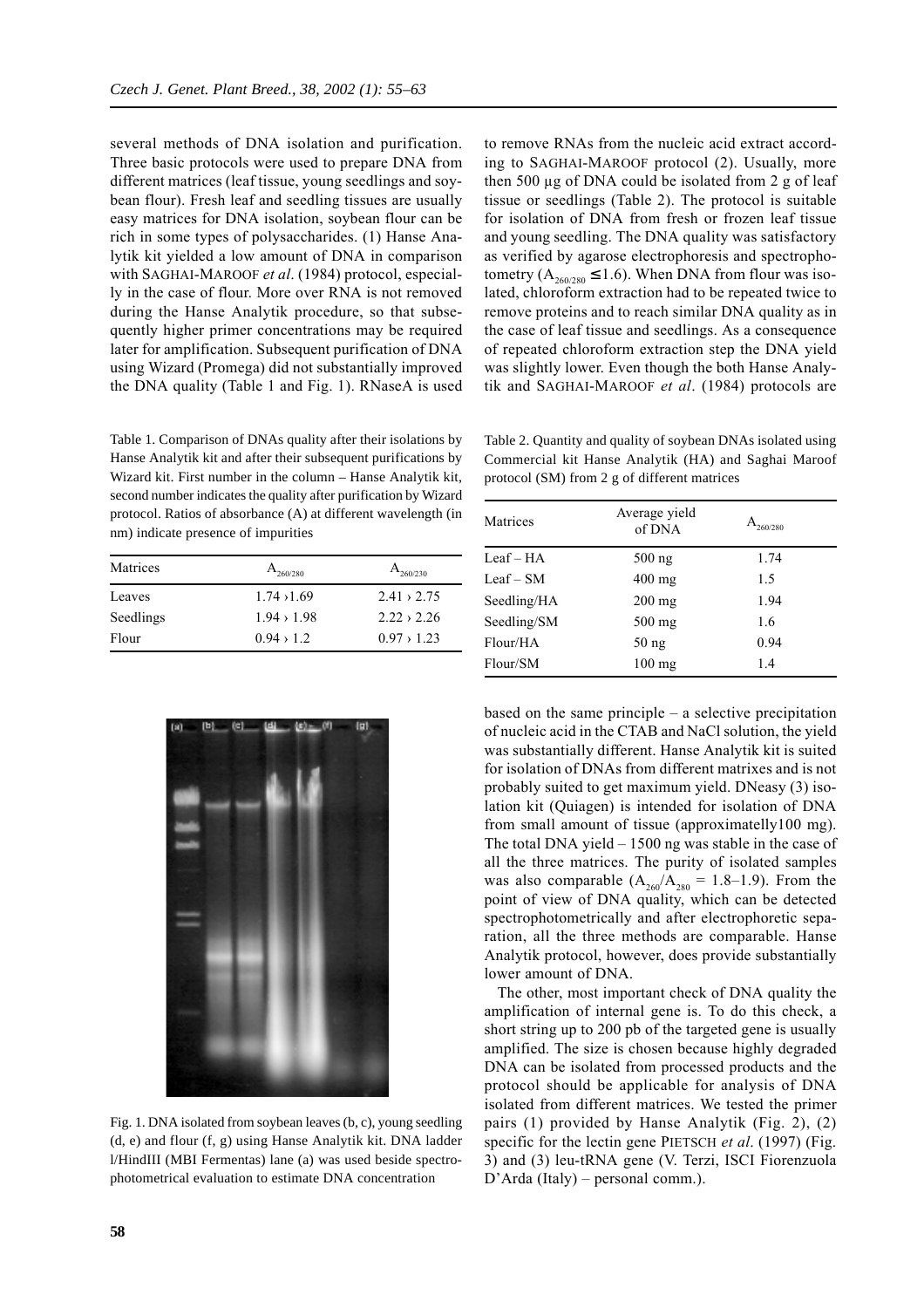Protocol proposed by Hanse Analytik (1) identified soybean DNAs; however, unspecific products could be detected after PCR reactions, which do not contain soybean DNA (Fig. 2). Lectin specific customer made (2) primers identified all soybean DNA containing samples. No products – specific or unspecific were detected when corn, potato, wheat, rapeseed, barley or sugar beet DNAs were used as the templates (Fig. 3). Leu-tRNA gene (3) specific primer pair did amplify the products from various templates, so this one can be used for verification of the presence of different plant DNAs, not for detection of soybean DNA specifically. Leu-tRNA is a housekeeping, conservative gene, so that homology between different species could be rather high KI-NOUCHI *et al*. (2000). We conclude, that lectin-specific primer pair designed by PIETSCH *et al*. (1997) is highly specific and it is possible to use it successfully for identification of soybean DNA.

CaMV promoter and NOS terminator sequences are commonly used for routine GMP screening. This screening step is not compulsory included in the Hanse Analytik protocol. So that only two different customer made primer pairs were tested for CaMV promoter detection. The first (VOLLENHOFER *et al*. 1999) one amplifies specifically CaMV sequence not only in soybean, but also in transgenic potato and transgenic Bt corn. In addition, the primer pair amplifies corresponding virus sequence, too. The virus DNA was purchased from German National Laboratory. The second tested primer pair (LIPP *et al*. 1999a, b) amplified also some unspecific products under reaction conditions tested. This primer pair is therefore not suitable for routine screening or the protocol needs to be better optimised (thermocycler type,



Fig. 2. Detection of the lectin gene in soybean DNA (a) DNA ladder. (b) reaction control, (c) leaf DNA, (d) seedling DNA, (e) flour DNA, (f) positive control – Hanse Analytik, (g) template-free, (h) DNA ladder

composition of reaction mixture, PCR polymerase types, etc).

It was shown, that some matrices might contain CaMV virus itself. CaMV virus can contaminate especially vegetable containing samples. (LIPP *et al*. 1999a, b;



Fig. 3. Detection of soya lectin gene using PIETSCH *et al*. (1997) primer pair: left to right DNA ladder, non-modified soybeans (IMMR standard) , GM soybeans (0.1% IMMR standard), GM soybeans (0.5% IMMR standard), GM soybeans (2.0% IMMR standard), sugar-beat leaf, wheat leaf, corn flour, corn leaf, non modified corn IMMR standard, template-free control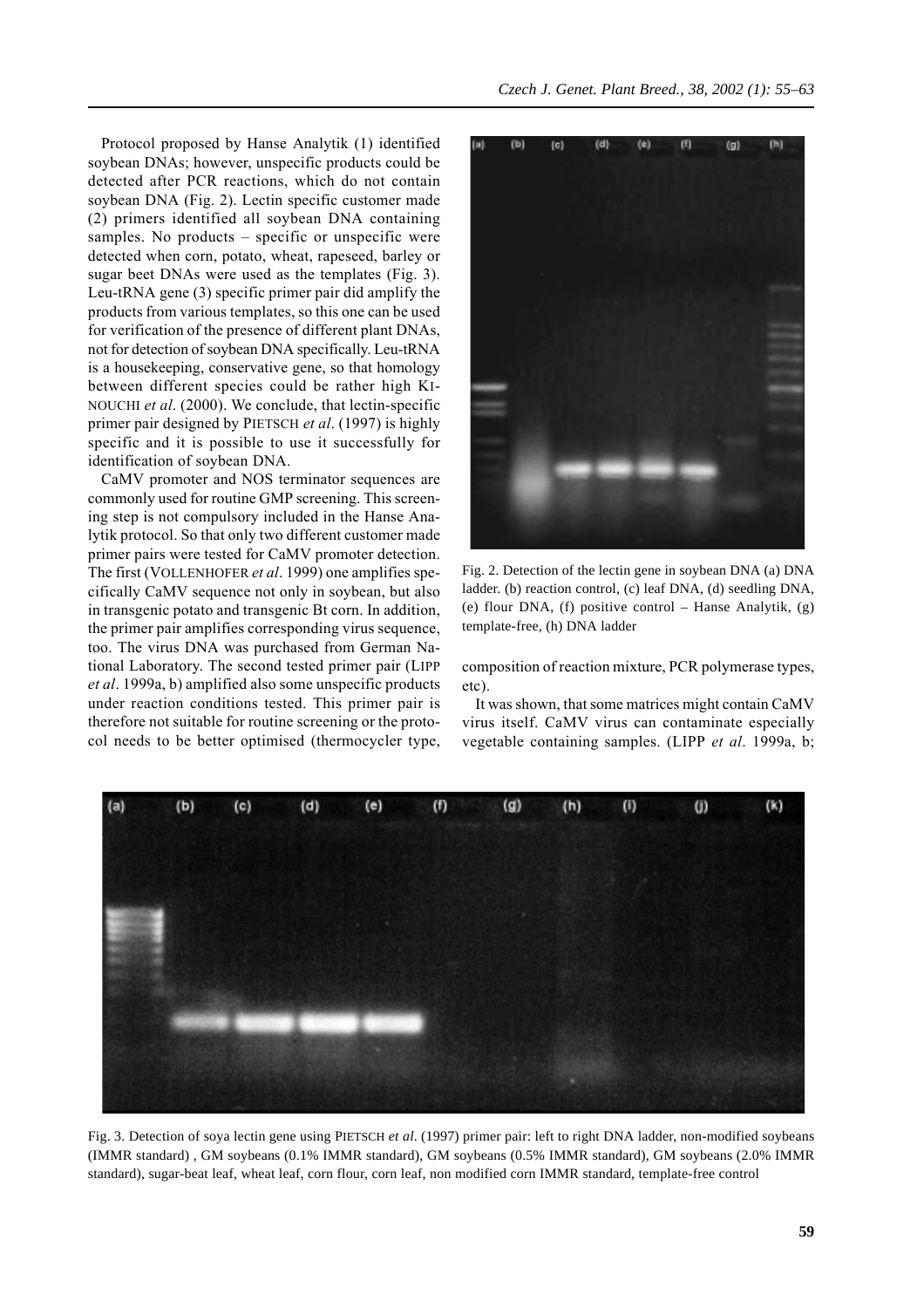

Fig. 4. Detection of CaMV promotor using VOLLENHOFER *et al*. (1999) primer pairs: left to right DNA ladder, non-modified soybeans (IMMR standard), GM soybeans (0.1% IMMR standard), GM soybeans (0.5% IMMR standard), GM soyabeans (2.0% IMMR standard), non-modified soya leaf, sugar-beat leaf, wheat leaf, corn flour, corn leaf, template-free control

WOLF *et al*. 2000). The combined results from 27 laboratories indicated that the probability of false positive results is on average only about 1% for soybeans (LIPP *et al*. 1999a, b), however nonzero. To posses a tool applicable to exclude possible false positives another primer pair was additionally used. We did not detect virus particles in any analysed sample.

Only one NOS terminator specific primer pair was tested. Products of expected size were amplified using RR soybean DNA, transgenic potato and corn. No products were amplified when non-modified corn, potato, wheat, rapeseed, barley or sugar beet DNAs were used as the templates.



Fig. 5. Detection of RR soybean transgene using VOLLENHOFER *et al*. (1999) primer pairs: left to right (a) DNA ladder, (b) nonmodified soybean (0% CRM IRMM standard), (c) GM soybean (0.1% CRM IRMM standard), (d) GM soybean (0.5% CRM IRMM standard), (e) GM soybean (2.0% CRM IRMM standard), (f) non-modified soybean leaf, (g) sugar beet leaf, (h) wheat leaf, (i) corn leaf, (j) template-free control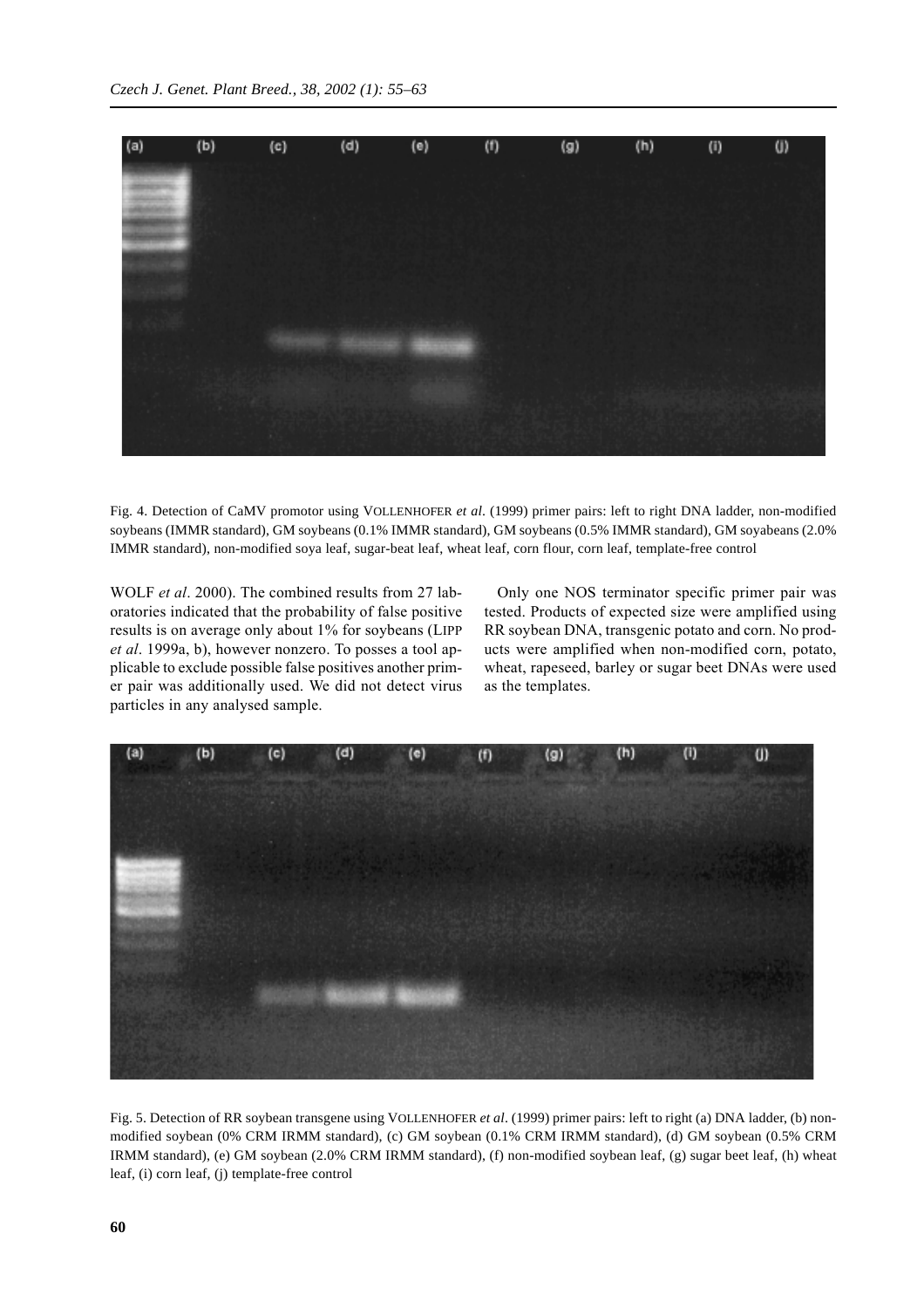Two EPSPS specific primer pairs were tested. (1) Primer pair from Hanse Analytik kit, sequence of which is not known, and (2) primer pair designed by VOLLEN-HOFER *et al*. (1999). In the both cases forward primer was complementary to a sequence of transit peptide and reverse primer fitted to EPSPS coding sequence. EPSPS enzyme, the target of glyphosate action, is synthesised in the cytoplasm and then transported to the chloroplast (KISHORE & SHAH 1988). The translocation of the protein to the chloroplast is carried out by an N-terminal protein sequence called the chloroplast transit peptide (CTP) (DELLA-CIOPPA *et al*. 1986, 1987).

It is known, that limit  $(L)$   $L_{\text{theor}}$  for the detection of Roundup Ready soybean DNA with the PCR set-up applied can be 0.005% genetically modified organism  $(GMO/non-GMO - w/w)$  that corresponds to 30 copies of the GMO soybean genome per single PCR reaction. In pre-mixed powder preparations of soybean it is possible to detect 0.1% GMO/non-GMO (w/w), i.e. this is the L<sub>prac</sub> (JANKIEWITZ *et al.* 1999). Roundup Ready soybean and CRM IRMM standards (0.1, 0.5, 1, 2 and 5% of transgenic RR soybean [w/w]) were therefore used to test the sensitivity of the reaction. It was possible to amplify the target sequence from 50 ng of DNA containing 0.1% of transgenic DNA (50 pg) without modification of the protocol. To check the sensitivity of the reaction 1% standard was also diluted 1:1, 1:5, 1:10 and 1:20 with non-transgenic corn DNA. Again, the target sequence was amplified in all the cases, it means, that it was possible to amplify target sequence from 25 pg of transgenic DNA.

Both the primer pairs identify reliably RR soybean. No product was detected in RR corn or RR using these primers. In fact, three genes which provide field-level tolerance to glyphosate, the active ingredient in Roundup® herbicide, have been introduced into commercial cultivars. The first glyphosate-tolerant EPSPS gene was isolated from a soil bacterium, *Agrobacterium* (BARRY *et al*. 1994; DUKE 1996). Recently, the EPSPS gene from corn (*Zea mays*) has been mutagenised *in vitro* to obtain a glyphosate-tolerant enzyme. And this enzyme is 99.3 % identical to the parent enzyme (MONSANTO 1997). Also, a gene that encodes for a glyphosate-degrading enzyme called glyphosate oxidoreductase (GOX) was isolated from *Achromobacter* strain LBAA, a soil bacterium ubiquitous in nature (BARRY *et al*. 1994). The encoded enzyme deactivates the herbicidal effect of glyphosate. More over, in order to achieve efficient expression of bacterial genes within plants, it has been common for researchers to modify the codon usage pattern of genes of bacterial origin prior to introducing them into plants (CROON 1996). So that it is difficult to use the same protocol for the detection of the gene conferring herbicide resistance in other plant species. No products were amplified across different non-modified species – corn, potato, wheat, rapeseed,

barley or tomato. We can conclude, that these primers are highly specific and probably can discriminate Roundup Ready soybeans (Monsanto) only.

*Acknowledgement*: We thank Veronika Machalová for the excellent technical assistance.

#### **References**

- ANONYM (1986): Pesticide Fact Sheet: Glyphosate. Office of Pesticide Programs, U.S. Environmental Protection Agency, Washington, DC. EPA Publ. No. 540/FS-88-124.
- BARRY G.F., TAYLOR M.L., PADGETTE S.R., KOLACZ K.H., HALLAS L.E., DELLA-CIOPPA G., KISORE G.M. (1994): Cloning and Expression in *Escherichia coli* of the Glyphosate-to-Aminomethylphosphonic Acid Degrading Activity from *Achromobacter* sp. strain LBAA. Monsanto Technical Report MSLB13245, St. Louis.
- BERTHAU Y. (1999): Detection of GMO in raw and derived products: general guidelines for a normalized approach. In: Proc.  $5<sup>th</sup>$  Int. Conf. Pests in Agriculture. Part I, Montpellier, France, 7–9 December: 15–16.
- CROON K.S. (1996): Petition for Determination of Nonregulated Status: Insect-protected Roundup Ready Corn Line MON 802. USDA Petition, No. 96-317-01P.
- DELLA-CIOOPA G., BAUER S.C., KLEIN B.K., SHAH D.M., FRALEY R.T., KISHORE G. (1986): Translocation of the precursor of 5-enolpyruvylshikimate-3-phosphate synthase into chloroplasts of higher plants *in vitro*. Proc. Natl. Acad. Sci. U.S.A., **83**: 6873–6877.
- DELLA-CIOPPA G., BAUER S.C., TAYLOR M.T., ROCHESTER D.E., KLEIN B.K., SHAH D.M., FRALEY R.T., KISHORE G.M. (1987): Targeting a herbicide-resistant enzyme from *Escherichia coli* to chloroplasts of higher plants. Bio/Technol.. **5**: 579–584.
- DUIJN G. van, BIERT R. van, BLEEKER-MARCELIS H., PEP-PELMAN H., HESSING M. GRASSERBAUER M. (1999): Detection methods for genetically modified crops. KNOWLES M., KUIPER H.A., GENDRE F. (eds.): Detection methods for novel food derived from genetically modified organisms. Food Control. (Spec. Issue), **10**: 375–378.
- DUKE S.O. (1996): Herbicide Resistant Crops. CRC Press, New York.
- GADANI F., BINDLER G., PIJNENBURG H., ROSSI L., ZUBER J. (2000): Current PCR methods for the detection, identification and quantification of genetically modified organisms (GMOs): a brief review. Beitr. Tabakfors. Int., **19**: 85–96.
- GACHET E., MARTIN G.G., VIGNEAU F., MEYER G. (1998): Detection of genetically modified organisms (GMOs) by PCR: a brief review of methodologies available. Trends Food Sci. Technol., **9**: 380–388.
- INIS M.A, GELFAND D.H., SNINSKY J.J., SNINSKY J.I. (1995): The PCR Strategies. Acad. Press, New York.
- JANKIEWICZ A., BROLL H., ZAGON J. (1999): An official method for the detection of genetically modified soybeans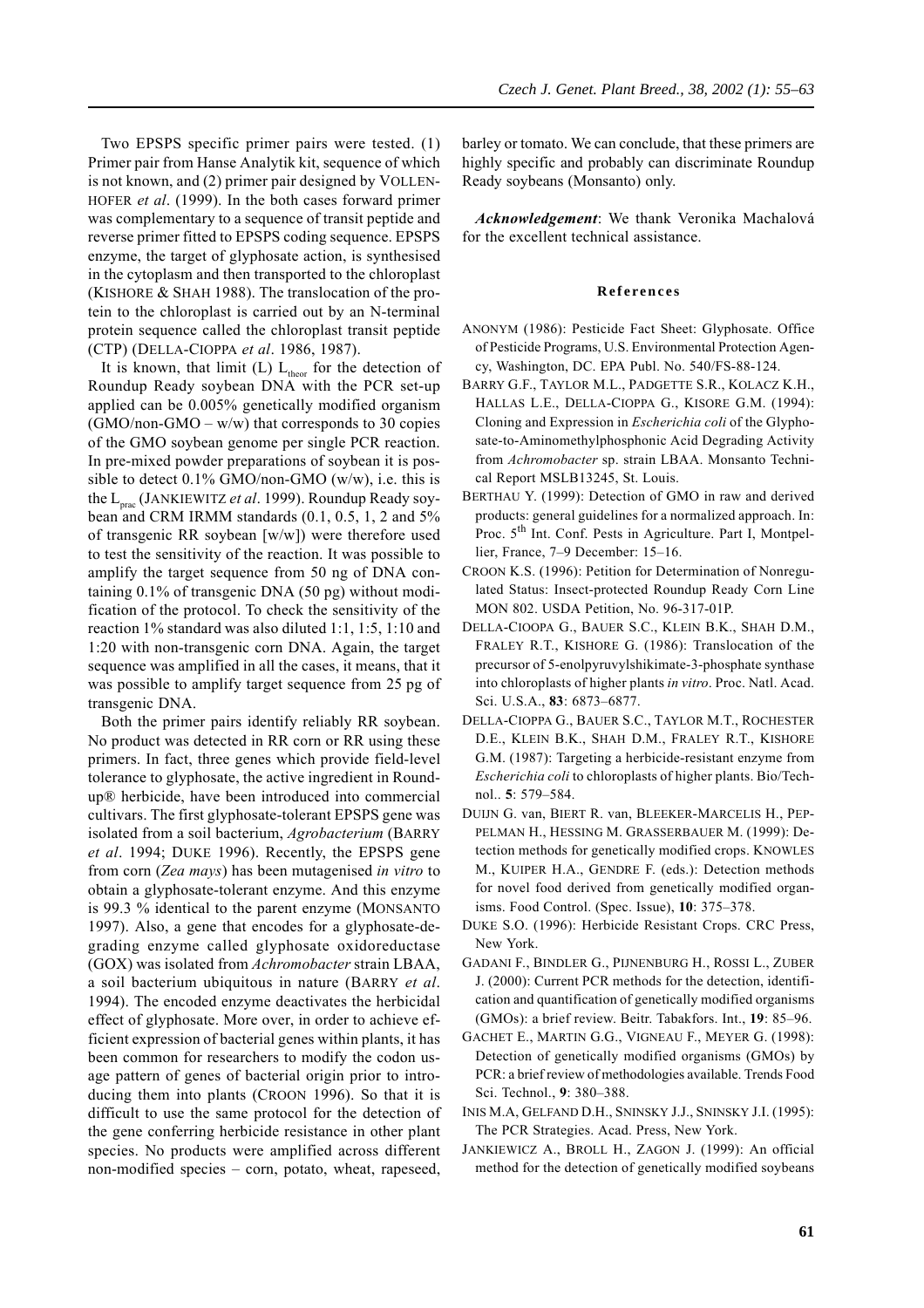(German Food Act LMBG 35): a semi-quantitative study of sensitivity limits with glyphosate-tolerant soybeans (Roundup Ready) and insect-resistant Bt maize (Maximizer). Eur. Food Res. Technol., **209**: 77–82.

- KINOUCHI M., KANAYA S., IKEMURA T., KUDO Y. (2000): Detection of tRNA Based on the Cloverleaf Secondary Structure. In: DUNKER K., KONAGAYA A., MIYANO S., TAKAGI T. (eds.): Genome Informatics 2000. Univ. Acad. Press, Tokyo, **11**: 301–302.
- KISHORE G., SHAH D. (1988): Amino acid biosynthesis inhibitors as herbicides. Annu. Rev. BioChem., **57**: 627–663.
- LEVIN J.G., SPRINSON D.B. (1964): The enzymatic formation and isolation of 5-enolpyruvylshikimate-3-phosphate. J. Biol. Chem., **239**: 1142–1150.
- LIPP M., ANKLAM E., BRODMANN P., PIETSCH K., PAUWELS J., GASSERBAUER M. (2001): Results of an interlaboratory assessment of a screening method of genetically modified organisms in soya beans and maize. In: KNOWLES M., KUIPER H.A., GENDRE F. (eds.): Detection methods for novel food derived from genetically modified organisms. Food Control. (Spec. Issue), **10**: 379–383.
- LIPP M., BLUTH A., EYQUEM F., KRUSE L., SCHIMMEL H., EEDE G. van den, ANKLAM E. van den, EEDE G. (1999a): Validation of a method based on polymerase chain reaction for the detection of genetically modified organisms in various processed foodstuffs. Eur. Food Res. Technol., **212**: 497–504.
- LIPP M., BRODMANN P., PIETSCH K., PAUWELS J., ANKLAM E. (1999b): UPAC collaborative trial study of a method to detect genetically modified soy beans and maize in dried powder. J. AOAC Int., **82**: 923–928.
- LU F.C. (1995): A review of the acceptable daily intakes of pesticides assessed by the World Health Organization. Regul. Toxicol. Pharmacol., **21**: 351–364.
- MARTYNKOVÁ R., OVESNÁ J., KUČERA L. (1997): Evaluation of wheat (*Triticum aestivum* L.) cultivars with standard Gli/Glu alleles using PCR and leaf tissue as a direct template. Czech J. Genet. Plant Breed., **33**: 251–260.
- MEYER R., CHARDONNENS F., HUBNER P., LUTHY J. (1996): Polymerase Chain Reaction (PCR) in the quality and safety assurance of food detection of soya in processed meat product. Z. Lebensmittel Unters. Fors., **203**: 339–344.
- MONSANTO (1997): Petition for determination of nonregulated status: Roundup Ready Corn Line GA21 (Submitted to United States Department of Agriculture), Petition No. 97-099-01P.
- MULLIS K.B., FALOORA F. (1987): Specific synthesis of DNA *in vitro* via a polymerase catalyzed chain reaction. Methods Enzymol., **155**: 335–350.
- PASQUALONE A. (2000): Analytical methods for detecting genetically modified organisms in food: rules, theoretical basis and critical points. Industrie-Alimentari, **39**: 444–451.
- PECCHIONI N., FACCIOLI P., MONETTI A., STANCA M., TERZI V. (1996): Molecular markers for genotype identification in small grain cereals. J. Genet. Breed., **50**: 203–219.
- PIETSCH K., WAIBLINGER H., BRODMANN P., WURZ A. (1997): Screeningverfahren zur Identifizierung "genetisch verandered". Pfl. Lebensmit., Dtsch. Lebensmit. Rundschau, **93**: 35–38.
- SAGHAI-MAROOF M.A., SOLIMAN K.M., JORGENSEN R.A., ALLARD R.W. (1984): Ribosomal DNA spacer-length polymorphism in barley. Mendelian inheritance, chromosomal location and population dynamics. Proc. Natl. Acad. Sci., **81**: 8014–8018.
- SHAH D., HORSCH R., KLEE H., KISHOR G., WIINTER J., TUMER N., HIRONAKA C., SANDERS P., GASSER C., AYKENT S., SIEGEL N., ROGERS S., FRALEY R. (1986): Engineering herbicide tolerance in transgenic plants. Science, **233**: 478–481.
- STEINRUCKEN H.C., AMRHEIN N. (1980): The herbicide glyphosate is a potent inhibitor of 5-enolpyruvyl-shikimate-3 phosphate synthase. Biochem. Biophys. Res. Comm., **94**: 1207–1212.
- STEINRUCKEN H.C., AMRHEIN N. (1984): 5-Enolpyruvylshikimate-3-phosphate synthase of *Klebsiella pneumoniae*: inhibition by glyphosate [N-(phosphonomethyl)-glycine]. Eur. J. Biochem., **143**: 351–357.
- VOLLENHOFER S., BURG K., SCHMIDT J., KROATH H. (1999): Genetically modified organisms in food – screening and specific detection by polymerase chain reaction. J. Agr. Food Chem., **47**: 5038–5043.
- WAUCHOPE R.D., BUTTLER T.M., HORNSBY A.G., AUGUS-TIJN BECKERS P.W.M., BURT J.P. (1992): SCS/ARS/CES pesticide properties database for environmental decisionmaking. Rev. Environ. Contam. Toxicol., **123**: 1–157.
- WOLF C., SCHERZINGER M., WURZ A., PAULI U., HUBNER P., LUTHY J. (2000): Detection of cauliflower mosaic virus by the polymerase chain reaction: testing of food components for false positive 35S promotor screening results. Eur. Food Res. Technol., **210**: 367–372.

Received for publication January 2, 2002

Accepted after corrections February 21, 2002

## **Souhrn**

OVESNÁ J., DĚDIČOVÁ L., HORÁČEK J., SADILOVÁ E., KUČERA L., MĚSKOVÁ L. (2002): **Porovnání několika metod založených na PCR pro detekci Roundup-Ready sóji**. Czech J. Genet. Plant Breed., **38**: 55–63.

Geneticky modifikované organismy se stávají součástí našeho přírodního prostředí a potravního řetězce. Nejrozšířenější je v současné době Roundup Ready sója. Zákony jednotlivých zemí vyžadují pečlivé monitorování rozšíření GMO v prostředí